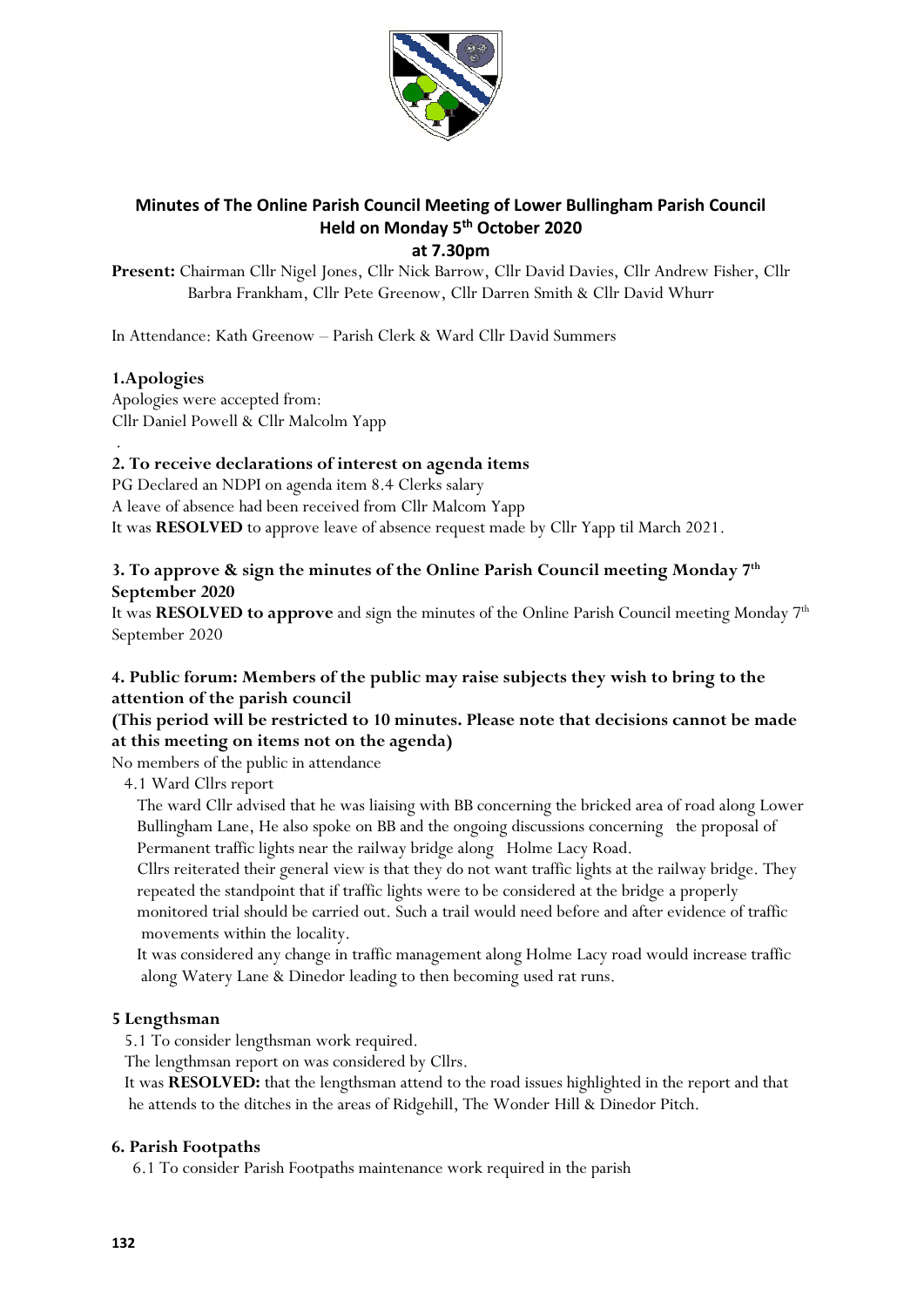Cllr Pete Greenow reported that footpath LOB5 along Dinedor common was blocked by a fallen tree and overgrown vegetation. The area of land that the footpath goes through is currently up for sale

 It was **RESOLVED:** that The Clerk contacts the landowner to request that the blocked footpath is cleared.

#### **7.Highways & road issues**

7.1To consider road issues for reporting to Balfour Beatty

Blocked Gully along watery Lane.

Collapsed manhole cover near Taylor Lane

7.2 To consider fly tipping of building materials on land at Dinedor Common

 It was **RESOLVED:** that the clerk contacts Herefordshire Council Planning enforcement concerning building materials on land at Dinedor Common.

7.3 To consider traffic, parking & access issues along Watery Lane

 Discussion took place concerning the number of vehicles being parked in the laybys along Watery Lane which are causing traffic and access problems along Watery Lane. The Ward Cllr was aware of the problem and had been asked to investigate the problem

#### **8. Finance**

8.1 To note the finance report

 The finance report was noted and the bank balance as of end of September was noted as £64101.18 8.2 To consider updated budget report

 The budget was considered and noted that payments made to date were within the budget for 2020/21 as on report was noted and

8.3. To note d/d payment of Clerks salary as per contract for September

The d/d Payment of the Clerks salary as per contract was noted

 8.4 – To approve the adoption of the National Joint Council for Local Government Service pay scale effective from 1 April 2020 representing a 2.75% increase in the Clerk's salary.

 It was **RESOLVED**: to approve the adoption of the National Joint Council for Local Government Service pay scale effective from 1 April 2020 representing a 2.75% increase in the Clerk's salary. 8.5 to note bacs remittance of  $2<sup>nd</sup>$  precept payment from Herefordshire Council for £6500.00

It was **RESOLVED**: to note the bacs remittance of the  $2<sup>nd</sup>$  precept payment

8.6 To consider invoices for payment:

It was **RESOLVED**: to pay the following invoices

R.J & J.R Barrell – verge cutting in the parish £350.00+ vat

Terry Griffiths contract /lengthsman invoice TCG 1207 £242.00+vat

## **9.Parish Noticeboard**

 9.1 To consider repair of vandalized, broken noticeboard at bus shelter near Ridgehill turn It was **RESOLVED:** that the Clerk contacts the company the noticeboard was purchased from for a price for replacement of the toughened glass door.

## **10.Parish Council Meetings**

 10.1To receive an update relating to Parish Council risk assessment concerning resuming face to face Parish Council Meetings

 Discussion took place with regard to the resuming of face to face PC Meeting. The Clerk advised that NALC's advice to Parish Councils at the present time was to continue with online PC Meetings.

 It was **RESOLVED**: to continue with online meetings at present and to revisit the matter of face to face meetings after December